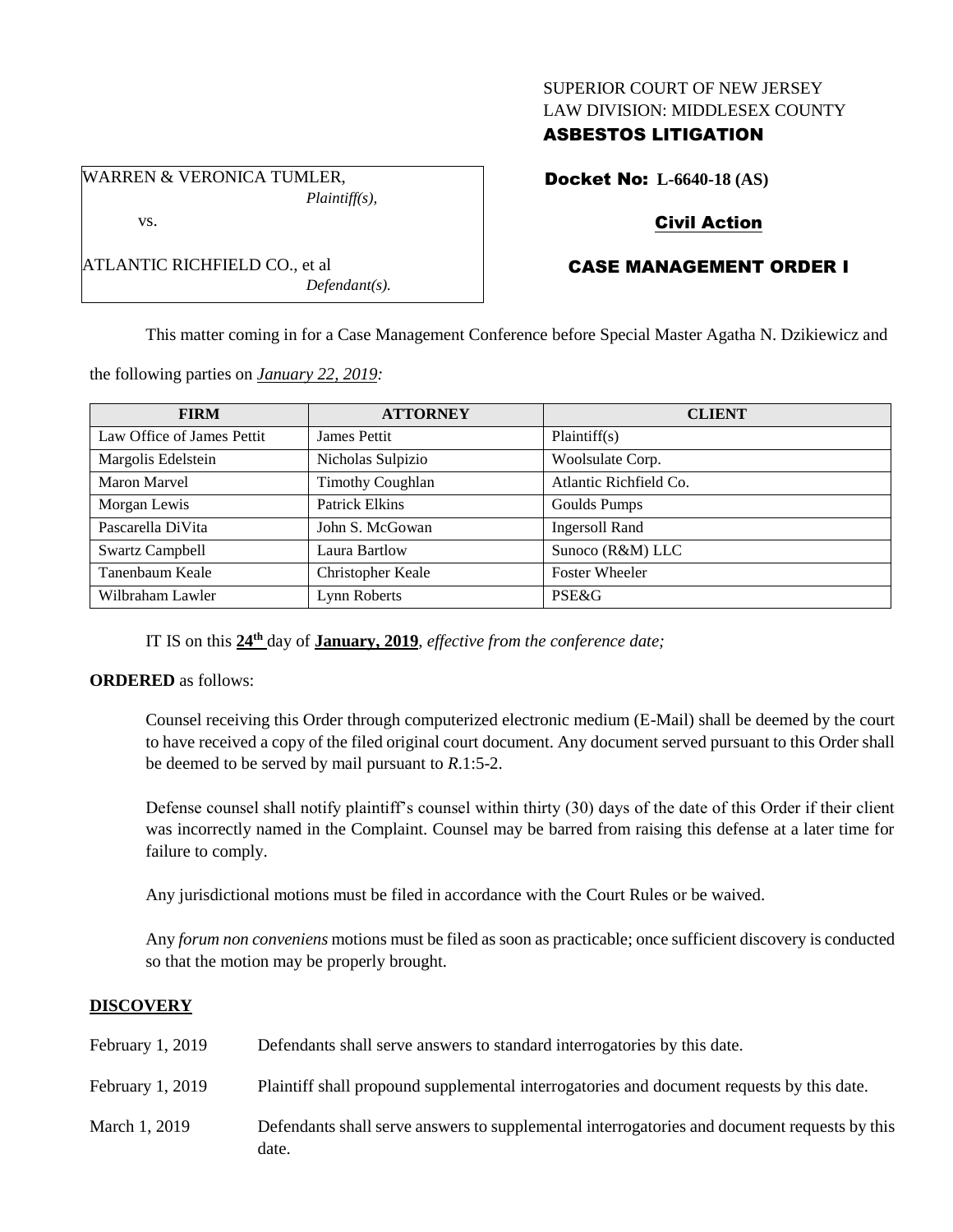| February 1, 2019 | Defendants shall propound supplemental interrogatories and document requests by this date.                                                                                                                  |
|------------------|-------------------------------------------------------------------------------------------------------------------------------------------------------------------------------------------------------------|
| March 1, 2019    | Plaintiff shall serve answers to supplemental interrogatories and document requests by this<br>date.                                                                                                        |
| May 1, 2019      | Fact discovery, including depositions, shall be completed by this date. Plaintiff's counsel shall<br>contact the Special Master within one week of this deadline if all fact discovery is not<br>completed. |
| May 1, 2019      | Depositions of corporate representatives shall be completed by this date.                                                                                                                                   |

### **EARLY SETTLEMENT**

- April 1, 2019 Settlement demands shall be served on all counsel and the Special Master by this date.
- April 30, 2019 @ 1:30pm Early settlement conference.

### **MEDICAL EXPERT REPORT**

| February 15, 2019 | Defendants shall forward medical authorizations to plaintiff's counsel by this date.                                                                                                                                                                     |
|-------------------|----------------------------------------------------------------------------------------------------------------------------------------------------------------------------------------------------------------------------------------------------------|
| March 1, 2019     | Plaintiff shall serve executed medical authorizations by this date.                                                                                                                                                                                      |
| June 3, 2019      | Plaintiff shall serve medical expert reports by this date.                                                                                                                                                                                               |
| June 3, 2019      | Upon request by defense counsel, plaintiff is to arrange for the transfer of pathology specimens<br>and x-rays, if any, by this date.                                                                                                                    |
| August 1, 2019    | Defendants shall identify its medical experts and serve medical reports, if any, by this date. In<br>addition, defendants shall notify plaintiff's counsel (as well as all counsel of record) of a<br>joinder in an expert medical defense by this date. |

### **LIABILITY EXPERT REPORTS**

- June 3, 2019 Plaintiff shall identify its liability experts and serve liability expert reports by this date or waive any opportunity to rely on liability expert testimony.
- August 1, 2019 Defendants shall identify its liability experts and serve liability expert reports, if any, by this date or waive any opportunity to rely on liability expert testimony.

### **SUMMARY JUDGMENT MOTION PRACTICE**

- May 31, 2019 Plaintiff's counsel shall advise, in writing, of intent not to oppose motions by this date.
- June 14, 2019 Summary judgment motions shall be filed no later than this date.
- July 12, 2019 Last return date for summary judgment motions.

### **EXPERT DEPOSITIONS**

August 30, 2019 Expert depositions shall be completed by this date. To the extent that plaintiff and defendant generic experts have been deposed before, the parties seeking that deposition in this case must

 $\_$  ,  $\_$  ,  $\_$  ,  $\_$  ,  $\_$  ,  $\_$  ,  $\_$  ,  $\_$  ,  $\_$  ,  $\_$  ,  $\_$  ,  $\_$  ,  $\_$  ,  $\_$  ,  $\_$  ,  $\_$  ,  $\_$  ,  $\_$  ,  $\_$  ,  $\_$  ,  $\_$  ,  $\_$  ,  $\_$  ,  $\_$  ,  $\_$  ,  $\_$  ,  $\_$  ,  $\_$  ,  $\_$  ,  $\_$  ,  $\_$  ,  $\_$  ,  $\_$  ,  $\_$  ,  $\_$  ,  $\_$  ,  $\_$  ,